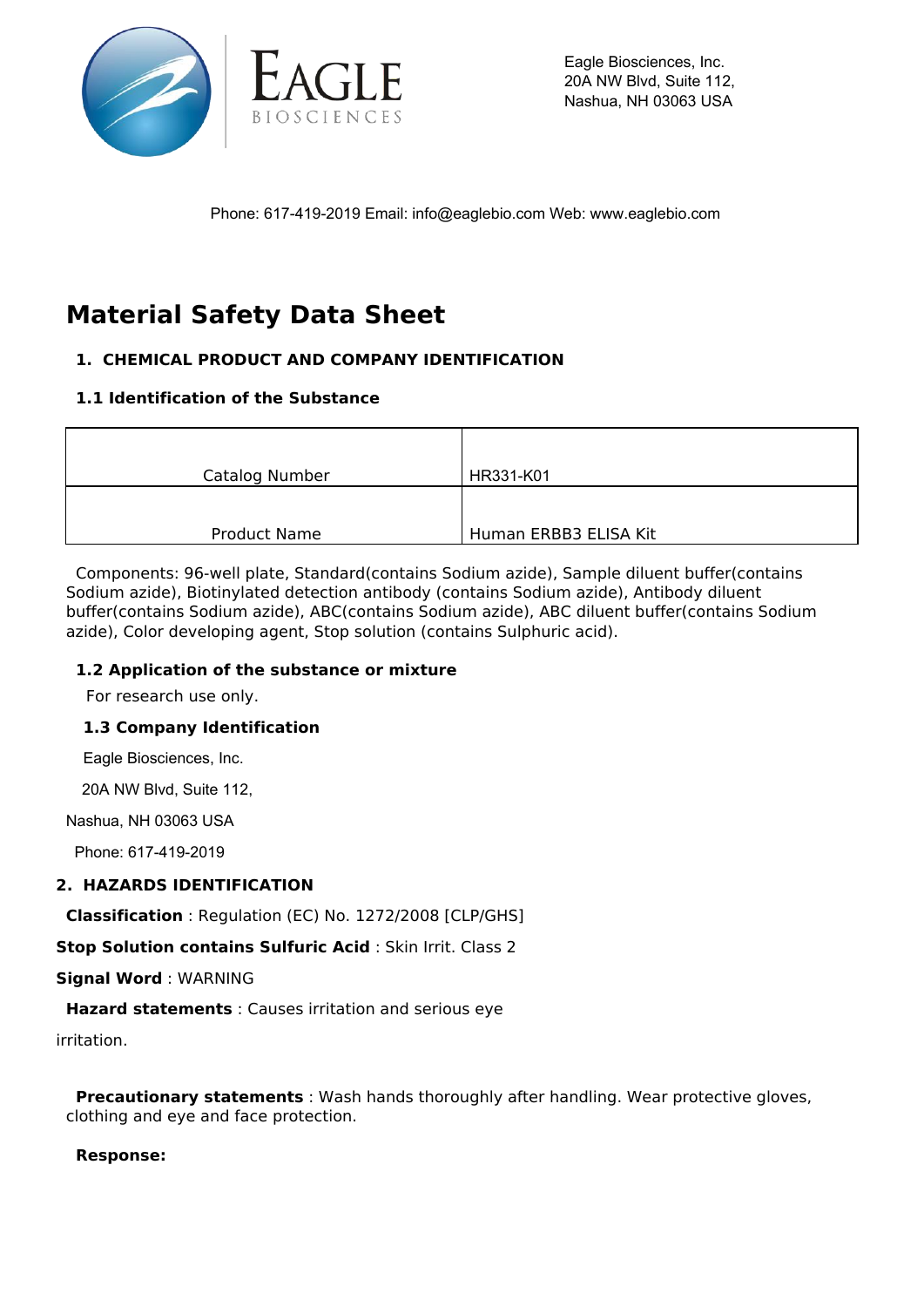IF ON SKIN (or hair): Immediately remove contaminated clothing and wash before re-use. Wash skin immediately with soap

and water. Get medical attention if irritation persists after washing.

 IF IN EYES: Rinse cautiously with water for several minutes. Remove contact lenses, if present and easy to do.

Continue rinsing. If eye irritation persists, get medical attention.

IF SWALLOWED: Call a POISON CENTER or physician if you feel unwell. Rinse mouth.

**Classification according to Directive 67/548/EEC** : Irritating to eyes and skin.

 **Hazard Symbol / R-Phrase / S-Phrase** : Xi, Irritant / R36/38, Irritating to eyes and skin. / S26, In case of contact with eyes, rinse immediately with plenty of water and see medical advice.

**Other hazards** : none

#### **3. COMPOSITION/INFORMATION ON INGREDIENTS**

#### **3.1 Substances**

| Chemical<br>Name | EC-No     | CAS-No     | Concentration<br>% | Classification<br>(67/548)     | Classification                                                                                                      |
|------------------|-----------|------------|--------------------|--------------------------------|---------------------------------------------------------------------------------------------------------------------|
| Sodium azide     | 247-852-1 | 26628-22-8 | 0.02               | T+; R27/28<br>R32<br>N; R50/53 | Acute Tox.2<br>(H300)<br>Acute<br>Tox.1(H310)<br>Aquatic Acute<br>1(H400)<br>Aquatic<br>Chronic 1(H410)<br>(EUH032) |

| Chemical<br>Name | EC-No     | CAS-No    | Concentration<br>$\%$ | Classification<br>(67/548) | Classification          |
|------------------|-----------|-----------|-----------------------|----------------------------|-------------------------|
| Sulphuric acid   | 231-639-5 | 7664-93-9 | $\mathcal{P}$         | C; R35                     | Skin Corr. 1A<br>(H314) |

T

٦

#### **4. FIRST AID MEASURES**

 $\mathsf{r}$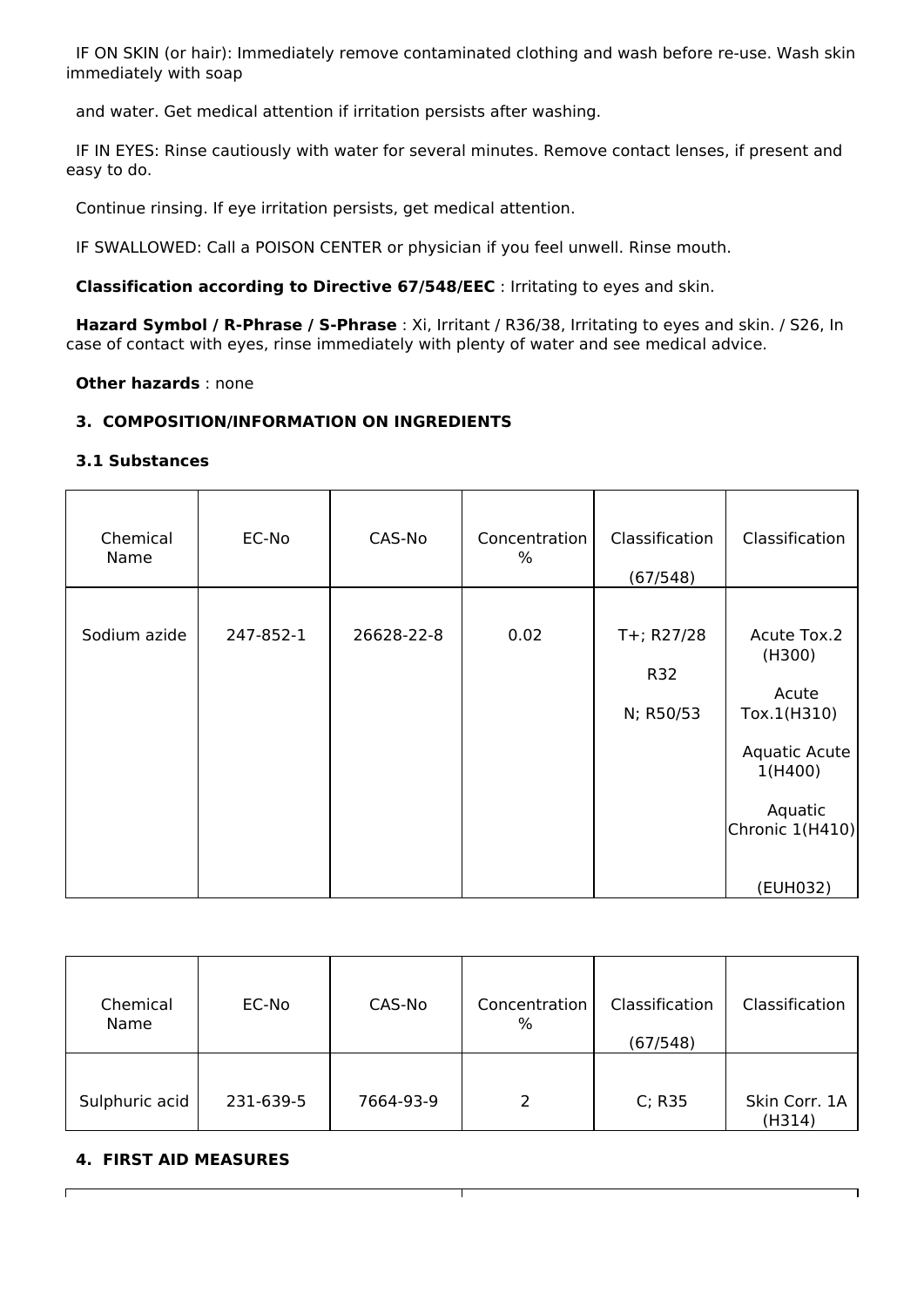| <b>Skin contact</b>       | Wash off immediately with soap and plenty of<br>water.                                                                |
|---------------------------|-----------------------------------------------------------------------------------------------------------------------|
| Eye contact               | Rinse immediately with plenty of water. Consult                                                                       |
| Ingestion                 | a physician.<br>Never give anything by mouth to an unconscious                                                        |
|                           | person. Rinse mouth with water. Consult a<br>physician.                                                               |
| <b>Inhalation</b>         | If breathed in, move person into fresh air. If not<br>breathing, give artificial respiration. Consult a<br>physician. |
| <b>Notes to physician</b> | Treat symptomatically.                                                                                                |

#### **5. FIRE FIGHTING MEASURES**

| <b>Flammable properties</b>                              | Not flammable.                                                              |
|----------------------------------------------------------|-----------------------------------------------------------------------------|
|                                                          |                                                                             |
| <b>Flash point</b>                                       | Not available                                                               |
|                                                          |                                                                             |
| Suitable extinguishing media                             | Use water spray, alcohol-resistant foam, dry<br>chemical or carbon dioxide. |
|                                                          |                                                                             |
| <b>Sensitivity to Mechanical Impact</b>                  | None.                                                                       |
|                                                          |                                                                             |
| <b>Sensitivity to Static Discharge</b>                   | None.                                                                       |
|                                                          |                                                                             |
| <b>Protective equipment for firefighters</b>             | Wear self-contained breathing apparatus and<br>protective suit.             |
|                                                          |                                                                             |
| Special hazards arising from the substance<br>or mixture | Nature of decomposition products not known.                                 |

# **6. ACCIDENTAL RELEASE MEASURES**

| <b>Personal precautions</b>      | Ensure adequate ventilation.     |
|----------------------------------|----------------------------------|
| <b>Environmental precautions</b> | Do not let product enter drains. |
|                                  |                                  |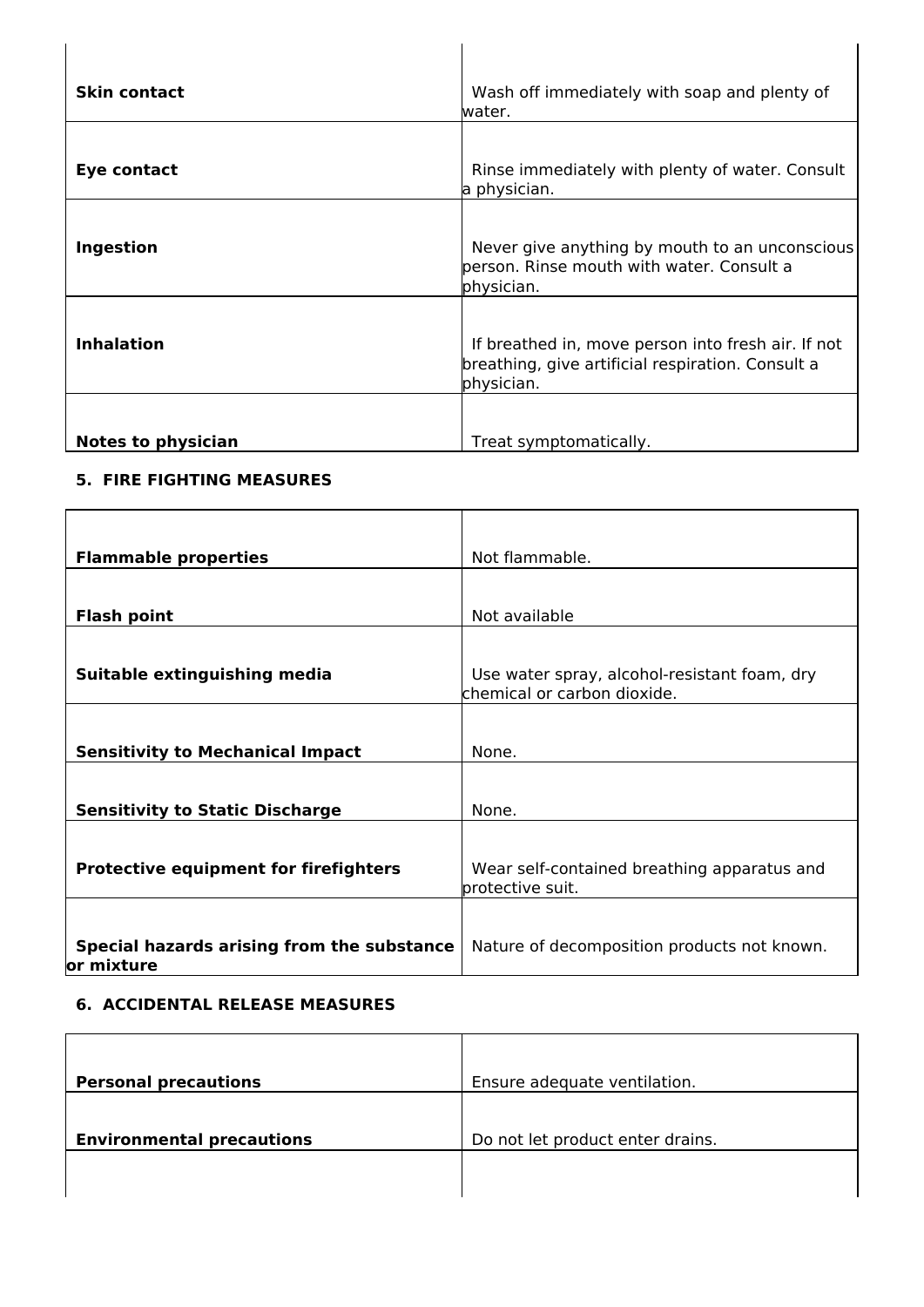For disposal see section 13.

## **7. HANDLING AND STORAGE**

**Reference to other sections**

| <b>Handling</b> | Handle in accordance with good industrial<br>hygiene and safety practice. |
|-----------------|---------------------------------------------------------------------------|
| <b>Storage</b>  | Store according to product specifications.                                |

# **8. EXPOSURE CONTROLS/PERSONAL PROTECTION**

#### **8.1 Exposure Guidelines**

 This product does not contain any hazardous materials with occupational exposure limits established by the region specific regulatory bodies.

| <b>Chemical Name</b> | <b>ACGIH TLV</b>                                | <b>OSHA PEL</b>                   | <b>NIOSH IDLH</b>          |
|----------------------|-------------------------------------------------|-----------------------------------|----------------------------|
| Sulphuric acid       | TWA: 0.2 mg/m <sup>3</sup><br>thoracic fraction | TWA: $1 \text{ mg/m}^3$           | IDLH: 15 mg/m <sup>3</sup> |
| 7664-93-9            |                                                 | (vacated) TWA: $1 \text{ mg/m}^3$ | TWA: $1 \text{ mg/m}^3$    |

NIOSH IDLH: Immediately Dangerous to Life or Health

#### **Other Exposure Guidelines**

 Vacated limits revoked by the Court of Appeals decision in AFL-CIO v. OSHA, 965 F.2d 962 (11th Cir., 1992).

#### **8.2 Appropriate engineering controls**

Follow general industrial hygiene and safety practice.

#### **Personal protective equipment**

| <b>Respiratory protection</b> | In case of insufficient ventilation wear suitable<br>respiratory equipment |
|-------------------------------|----------------------------------------------------------------------------|
| <b>Hand protection</b>        | Impervious gloves                                                          |
| <b>Eye protection</b>         | Safety glasses with side-shields                                           |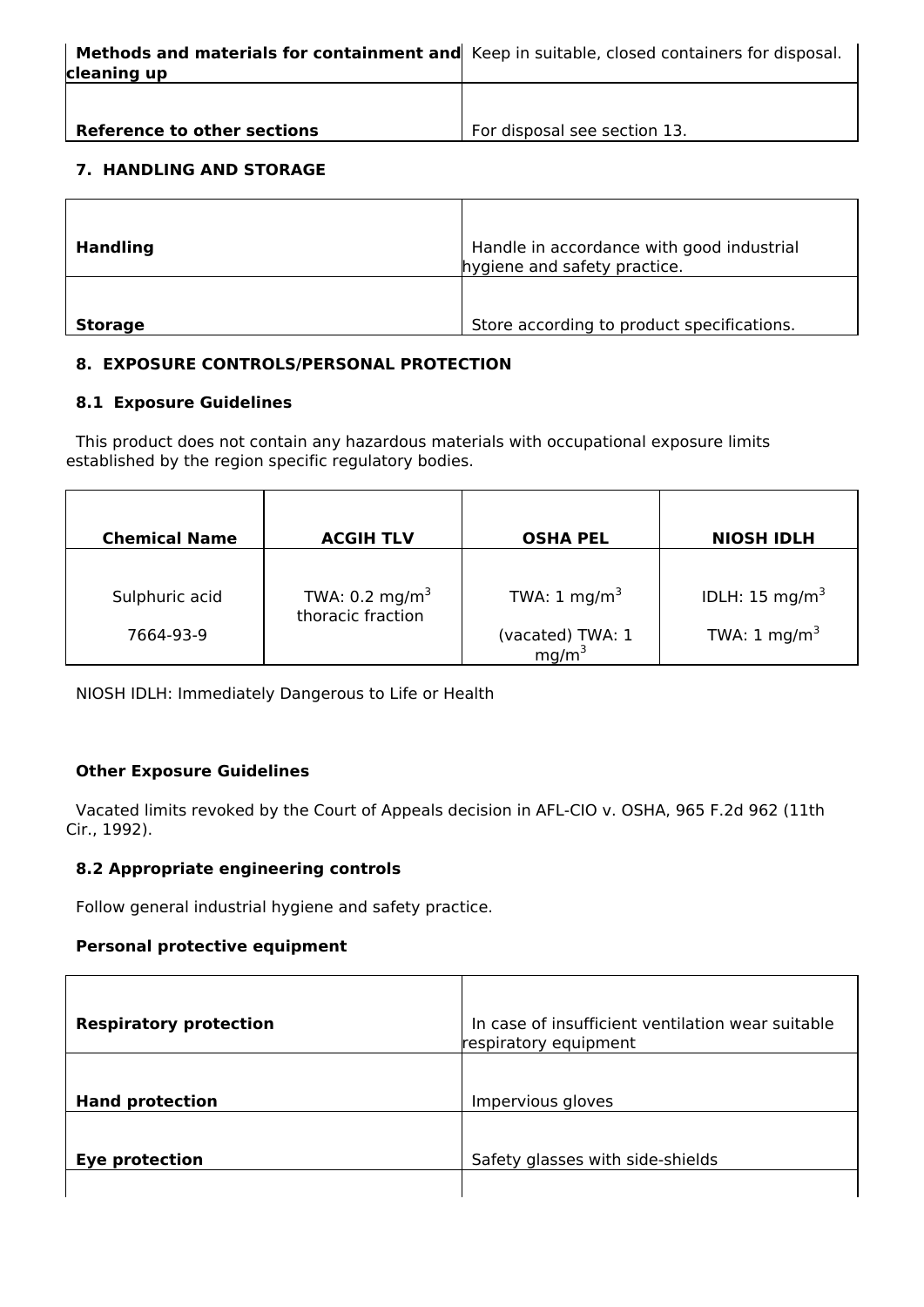#### **Environmental exposure controls**

Prevent product from entering drains

# **9. PHYSICAL AND CHEMICAL PROPERTIES**

# **Important Health Safety and Environment Information**

| a) Appearance Form:                        | no data available |
|--------------------------------------------|-------------------|
|                                            |                   |
| b) Odour                                   | no data available |
|                                            |                   |
| c) Odour Threshold                         | no data available |
|                                            |                   |
| d) pH                                      | no data available |
|                                            |                   |
| e) Melting point/freezing point            | no data available |
|                                            |                   |
| f) Initial boiling point and boiling range | no data available |
|                                            |                   |
| g) Flash point                             | no data available |
|                                            |                   |
| h) Evaporation rate                        | no data available |
|                                            |                   |
| i) Flammability (solid, gas)               | no data available |
|                                            |                   |
| j) Upper/lower flammability or explosive   | no data available |
| limits                                     |                   |
|                                            |                   |
| k) Vapour pressure                         | no data available |
|                                            |                   |
| I) Vapour density                          | no data available |
|                                            |                   |
| m) Relative density                        | no data available |
|                                            |                   |
| n) Water solubility                        | no data available |
|                                            |                   |
| o) Partition coefficient: noctanol/water   | no data available |
|                                            |                   |
| p) Auto-ignition temperature               | no data available |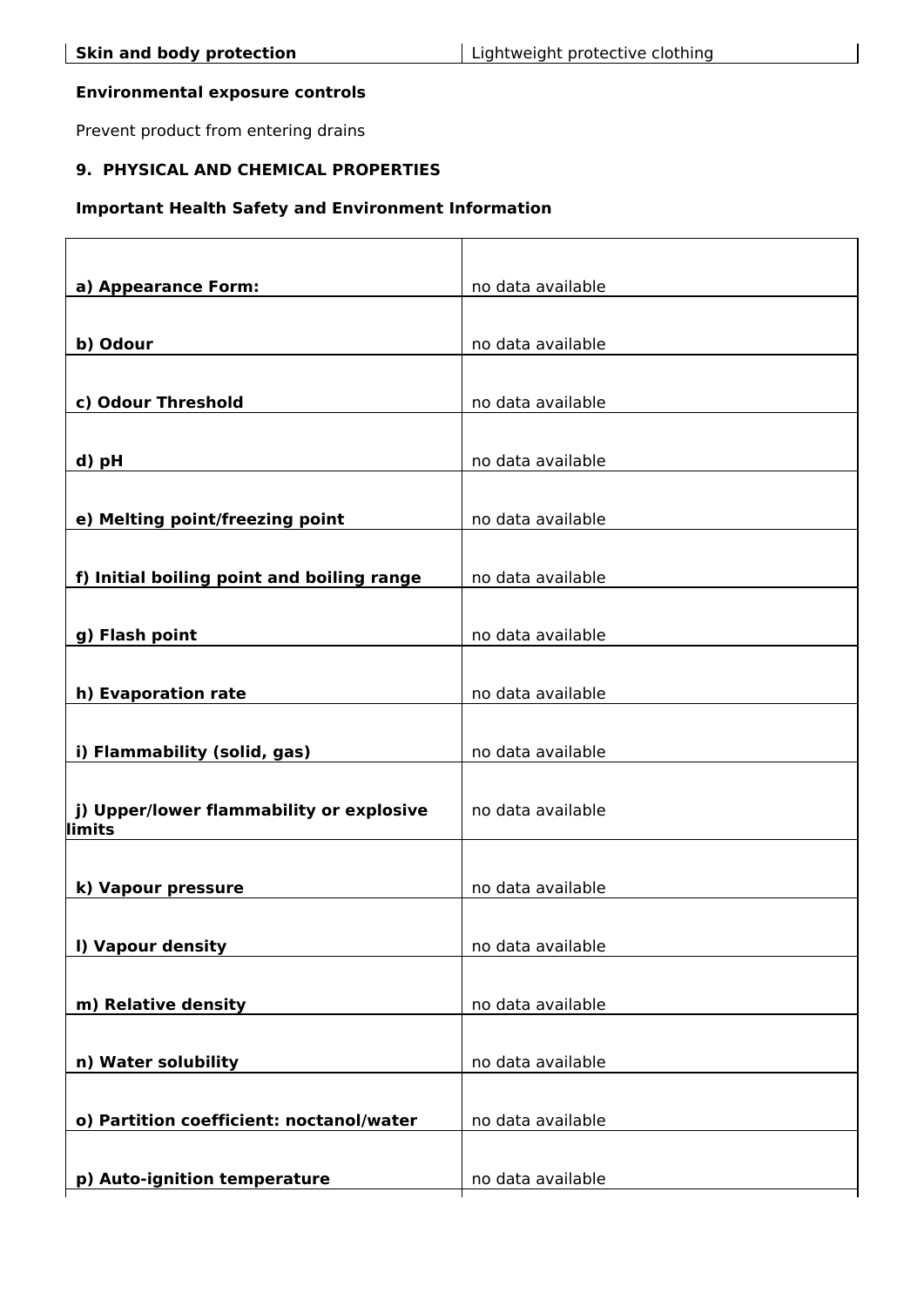| q) Decomposition temperature | no data available |
|------------------------------|-------------------|
|                              |                   |
| r) Viscosity                 | no data available |
|                              |                   |
| s) Explosive properties      | no data available |
|                              |                   |
| t) Oxidizing properties      | no data available |

# **10. STABILITY AND REACTIVITY**

| <b>Chemical Stability</b>               | Stable under recommended storage and<br>handling conditions. |
|-----------------------------------------|--------------------------------------------------------------|
|                                         |                                                              |
| <b>Conditions to avoid</b>              | no data available                                            |
|                                         |                                                              |
| Incompatible materials                  | no data available                                            |
|                                         |                                                              |
| <b>Hazardous decomposition products</b> | no data available                                            |
|                                         |                                                              |
| <b>Hazardous polymerization</b>         | Hazardous polymerization does not occur.                     |

# **11. TOXICOLOGICAL INFORMATION**

#### **Acute toxicity**

#### **Product Information**

Product does not present an acute toxicity hazard based on known or supplied information.

#### **Chronic toxicity**

#### **Carcinogenicity**

 This product contains one or more substances which are classified by IARC as carcinogenic to humans (Group I), probably carcinogenic to humans (Group 2A) or possibly carcinogenic to humans (Group 2B)

| <b>Chemical Name</b> | <b>ACGIH</b> | <b>IARC</b> | <b>NTP</b> | <b>OSHA</b> |
|----------------------|--------------|-------------|------------|-------------|
| Sulphuric acid       | A2           | Group 1     | Known      |             |

# **ACGIH: (American Conference of Governmental Industrial Hygienists)**

A2 - Suspected Human Carcinogen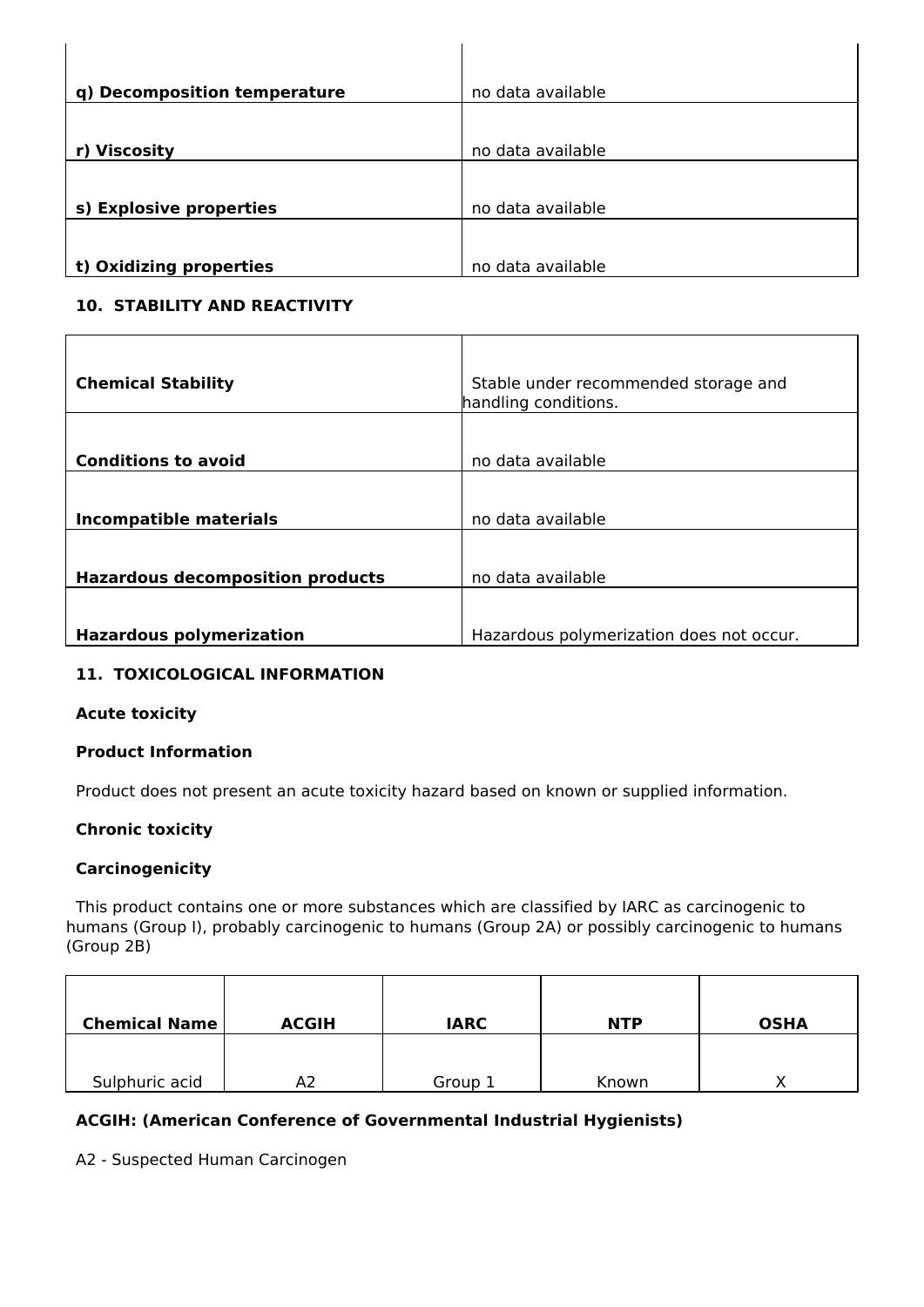# **IARC: (International Agency for Research on Cancer)**

Group 1 - Carcinogenic to Humans

# **NTP: (National Toxicity Program)**

Known - Known Carcinogen

# **OSHA: (Occupational Safety & Health Administration)**

X – Present

**Target Organ Effects** Eyes. Respiratory system. Skin. Teeth.

#### **12. ECOLOGICAL INFORMATION**

#### **Ecotoxicity**

The environmental impact of this product has not been fully investigated.

| <b>Chemical Name</b> | <b>Toxicity to algae</b> | <b>Toxicity to fish</b>                            | <b>Toxicity to</b><br>microorganisms | <b>Toxicity to</b><br>daphnia and<br>other aquatic<br>invertebrates |
|----------------------|--------------------------|----------------------------------------------------|--------------------------------------|---------------------------------------------------------------------|
| Sulphuric acid       |                          | 500: 96 h<br>Brachydanio rerio<br>mg/L LC50 static |                                      | 29: 24 h Daphnia<br>magna<br>mg/L EC50                              |

## **13. DISPOSAL CONSIDERATIONS**

| <b>Disposal methods</b>       | This material, as supplied, is not a hazardous<br>waste according to Federal regulations(40 CFR<br>261). This material could become a hazardous<br>waste if it is mixed with or otherwise comes in<br>contact with a hazardous waste, if chemical<br>additions are made to this material, or if the<br>material is processed or otherwise altered.<br>Dispose of waste in accordance to applicable<br>hational, regional, or local regulations. |
|-------------------------------|-------------------------------------------------------------------------------------------------------------------------------------------------------------------------------------------------------------------------------------------------------------------------------------------------------------------------------------------------------------------------------------------------------------------------------------------------|
| <b>Contaminated packaging</b> | Dispose of as unused product.                                                                                                                                                                                                                                                                                                                                                                                                                   |

 **This product contains one or more substances that are listed with the State of California as a hazardous waste.**

| Chemical Name | California Hazardous Waste Status |
|---------------|-----------------------------------|
|               |                                   |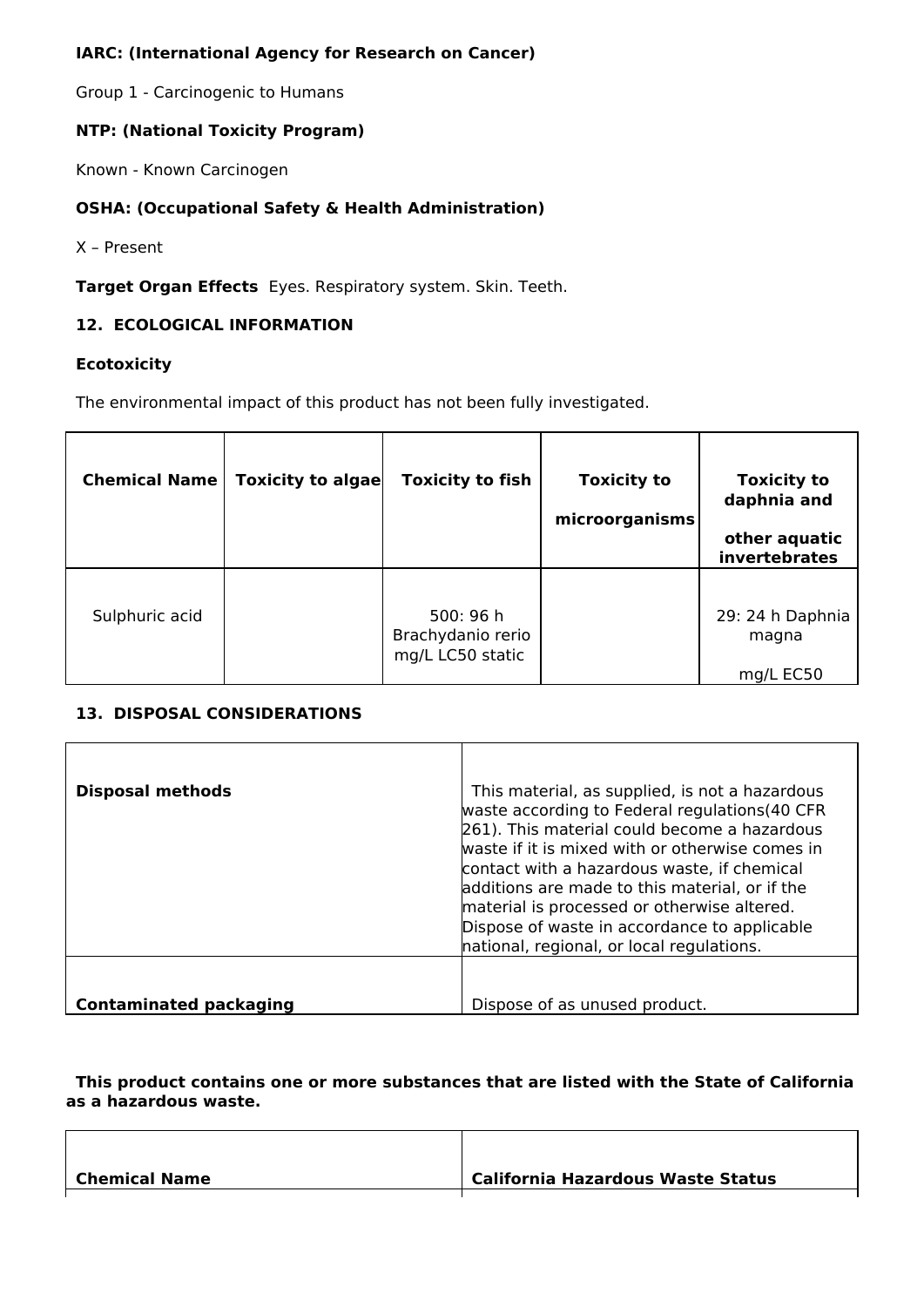$\overline{\phantom{a}}$ 

# **14. TRANSPORT INFORMATION**

 $\overline{\phantom{a}}$ 

| <b>DOT</b>  | Not dangerous goods |
|-------------|---------------------|
|             |                     |
| <b>ADR</b>  | Not dangerous goods |
|             |                     |
| <b>IATA</b> | Not dangerous goods |

# **15. REGULATORY INFORMATION**

# **US Federal and State Regulations**

# **SARA 313 Components** :

 This product contains a chemical or chemicals which are subject to the reporting requirements of the Act and Title 40 of the Code of Federal Regulations, Part 372:

| <b>Chemical Name</b> | <b>CAS-No</b> | <b>Concentration</b> % | <b>SARA 313-Threshold</b><br><b>Values %</b> |
|----------------------|---------------|------------------------|----------------------------------------------|
| Sulphuric acid       | 7664-93-9     |                        |                                              |

# **SARA 311/312 Hazards** : Acute Health Hazard

#### Clean Water Act

 This product does not contain any substances regulated as pollutants to the Clean Water Act(40 CFR 122.21 and 40 CFR 122.42)

| <b>Chemical Name</b> | <b>CWA-Reportable</b> | <b>CWA-Toxic</b><br><b>Pollutants</b> | <b>CWA-Priority</b><br><b>Pollutants</b> | <b>CWA-Hazardous</b><br><b>Substances</b> |
|----------------------|-----------------------|---------------------------------------|------------------------------------------|-------------------------------------------|
|                      | <b>Quantities</b>     |                                       |                                          |                                           |
|                      |                       |                                       |                                          |                                           |
| Sulphuric acid       | 1000lb                |                                       |                                          | χ                                         |

# **CERCLA**

 This material, as supplied, does not contain any substances regulated as hazardous substances under the Comprehansive Environmental Response Comprehension and Liability Act (CERCLA) (40 CFR 302) of the Superfund Amendments and Reauthorization Act (SARA) (40 CFR 355). There may be specific reporting requirements at the local, regional, or state level pertaining to releases of this material.